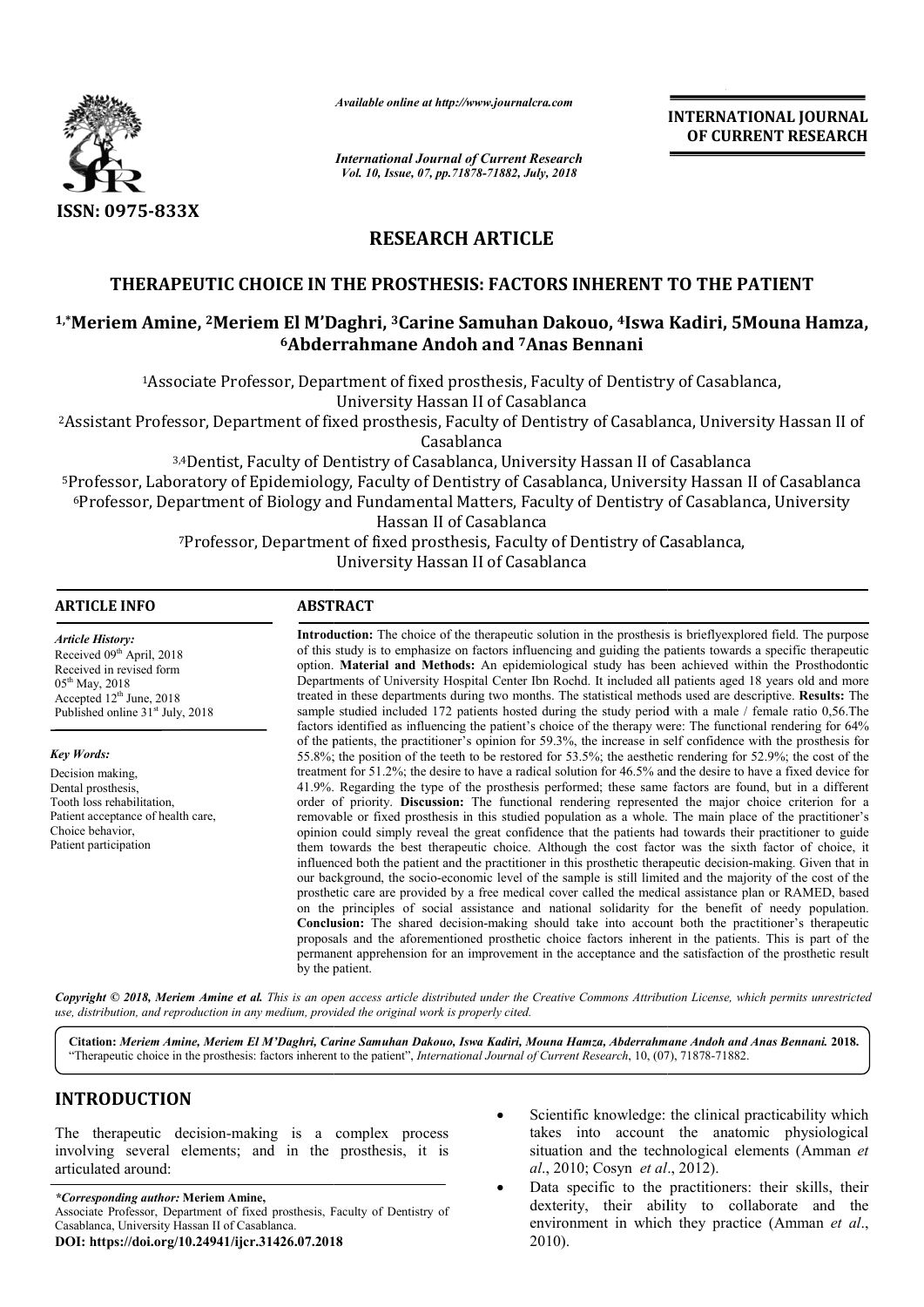The patient-specific data: current state, personal requirements and preferences (Amman *et al*., 2010; Cosyn *et al*., 2012; Jepson, 1995). The concept of shared decision-making forms a trend in the current clinical practice. The patient and the practitioner form a team that goes through all the phases of the decision-making process (Oates, 1995). The practitioners must afford their patients all the information and advice that will enable them to make an informed choice (Heinikainen, 2002; Leles, 2004), based on their expertise and experience. The factors that define the patient's preferences, what enhance him to choose one option among others, are briefly explored in the prosthesis domain (Ubel, 2010; Amine *et al*., 2016). The practitioner's understanding of these factors could offer new possibilities, so he could give the most relevant advice to the patient and also find the most suitable match between the patient's choice and the one identified by the practitioner (Heinikainen *et al*., 2002). In this concern, our work aims to determine the factors that take into account the patient at time of the therapeutic choice in the prosthesis.

### **MATERIAL AND METHODS**

A descriptive epidemiological study covering a period of 2 months was achieved in the Departments of fixed and mobile prosthesis in the University Hospital Center IBN ROCHD at Casablanca/MOROCCO. It concerned all patients aged 18 years or older, with decayed or absent teeth, requiring prosthetic rehabilitation and having chosen a prosthetic therapeutic solution. This choice was materialized by the signature of the estimate of the prosthetic project. All the patients suffering from multiple chronic pathologies and as a result imposing a limitation of the therapeutic choice such as candidates for the maxillofacial prosthesis, the mentally handicapped or the deaf mutes, and those representing temporal-mandibular disorders requiring no prosthesis were excluded from investigation.

The survey was based on a questionnaire written in French according to data collected in the literature, and completed by the results of a focus group of patients and practitioners. Then, it was translated and adapted trans-culturally into dialectal Arabic based on the method of translation/counter-translation and then validated by a pre-survey of ten representative patients of the sample; the patients concerned by the presurvey were subsequently excluded from the study. The consent of the patients included in the sample was obtained after an explanation of the various purposes and interests of our study. The questionnaire was administered to the patients by a single investigator who was responsible for transcribing all the answers. Associated with a clinical examination, it allowed us to study several variables of diverse orders:

- Socio-demographic profile: age, sex, monthly income, marital status, educational attainment and social coverage.
- Clinical profile: consisted in the description of the buccal-dental condition and interesting the reason for consultation, the distribution and the situation of the teeth to be restored, the knowledge of the therapeutic options before taking charge, the coordination between the chosen therapeutic option and the desired option, and finally a series of 16 questions about the

importance of the factors that may have influenced the choice of the treatment.

The answers to these 16 questions are written in the form of a 5 level LIKERT SCALE.

#### **RESULTS**

The sample consisted of 172 patients aged 18 to 82 years with a male/female sex ratio of 0,56. A modest monthly income was noted in 84.9% of the patients (Table 1). The motivation of consultation was functional for 38.4% of them, aesthetic and functional for 36.6%. The patients in the sample who never had a prosthesis accounted for 57.6%. A preexisting idea about the various credible therapeutic options was present in 39% of the patients. The source of information was mainly related to dentists. The 172 patients were predominantly partially edentulous. The distribution of teeth affected by the prosthetic restorations in the maxilla was about 47.7% in the posterior area and 42.5% in the antero-posterior area; whereas in the mandible it concerned principally the posterior area. The patients who opted for a fixed prosthesis constituted 46.5%; while those who chose a partial or full removable prosthesis constituted respectively 18% and 21.5%; (Table 2). The ultimately chosen therapeutic option agreed with 83.7% of the patients with the option they desired at the beginning. The factors that influence the choice of the type of the prosthetic rehabilitation for the sample taken as a whole have been shown in Table 3. In order of priority they are: the functional rendering, the opinion of the practitioner, the increase of self confidence with the prosthesis, the position of the edentulism, the aesthetic rendering, the cost of the treatment, the desire to have a radical solution and a fixed device. The factors appearing to influence the chosen prosthesis solution are the same regardless of the nature of the prosthesis and the Table 4summarizes these factors.

#### **DISCUSSION**

The size of our sample is statistically sufficient to extend the parameters studied to the general population treated within the prosthesis department of the University Hospital Center IbnRochd. However, the generalization of the results must be done in a cautious manner and its expansion cannot be useful for the private sector where such research could give various results. Shared decision making required that the practitioner informed the patient of the advantages and disadvantages of the various alternatives of treatment appropriate to his case, and helped him to evaluate which best fits his preferences. This does not guarantee that the decision will be the most optimal, taken into consideration the complex decision-making process. The patient will have to balance between the cost and benefits of each treatment option and decide by evaluating the various possible results with his preferences. This decision making process are not only rational, but also emotional (Leles, 2011). However, there are a few studies about the factors influencing the patient in his decision to choose or not a prosthetic treatment modality (Amine *et al*., 2016). Our results showed that the choice's factorsof the prosthesis inherent to the patient were in order of importance: the functional rendering, the practitioner's opinion, the increase in self confidence with the prosthesis, the position of the teeth to be restored, the aesthetic rendering, the desire for a definitive solution and a fixed device. The functional rendering was the major criterion for choosing the prosthesis type in our sample.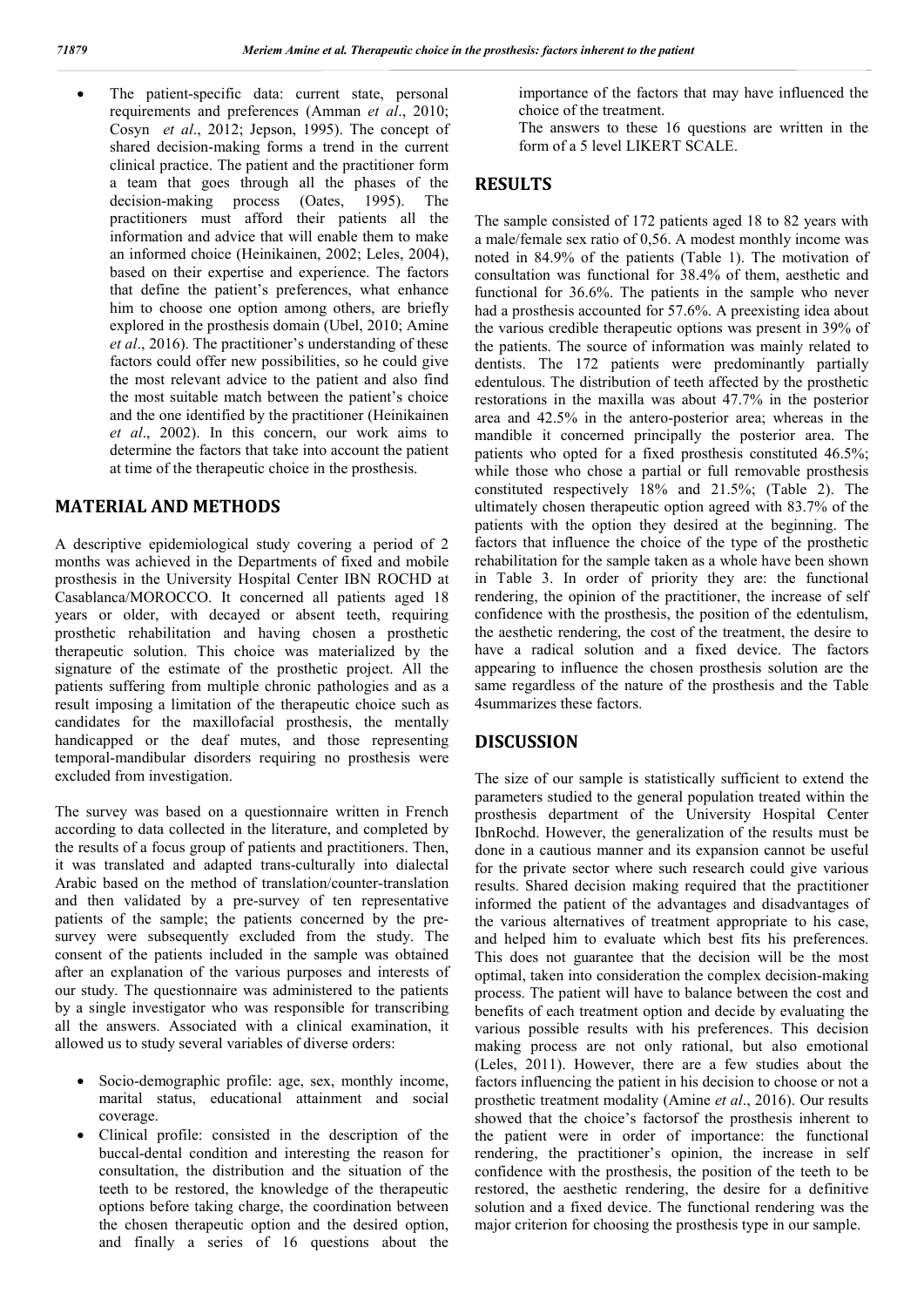| Parameters            | Number -N    | Percentage |  |  |
|-----------------------|--------------|------------|--|--|
| AGE                   |              |            |  |  |
| $<$ 40 years old      | 52           | 30.2       |  |  |
| 41-60 years old       | 91           | 52.9       |  |  |
| >60 years old         | 29           | 16.9       |  |  |
| <b>SEX</b>            |              |            |  |  |
| Female                | 110          | 64         |  |  |
| Male                  | 62           | 36         |  |  |
| Monthly income (DH)   |              |            |  |  |
| Modest                | 146          | 84.9       |  |  |
| Medium                | 14           | 8.1        |  |  |
| High                  | 12           | 7          |  |  |
| Martial situation     |              |            |  |  |
| Married               | 100          | 58.1       |  |  |
| Single                | 50           | 29.1       |  |  |
| Divorced              | 16           | 9.3        |  |  |
| widower               | 6            | 3.5        |  |  |
| Level of studies      |              |            |  |  |
| Not specified         | $\mathbf{1}$ | 0.6        |  |  |
| Illiterate            | 51           | 29.7       |  |  |
| Primary               | 45           | 26.2       |  |  |
| Secondary             | 42           | 24.4       |  |  |
| Superior              | 33           | 19.2       |  |  |
| Social covering       |              |            |  |  |
| without               | 21           | 12.2       |  |  |
| with                  | 144          | 83.7       |  |  |
| Others(medical staff) | 7            | 4.1        |  |  |

#### **Table 1. Description of the socio-demographic data in the sample**

**Table 2. Distribution of the sample according the chosen prosthetic option**

| Choice                                           | Number -N | Percentage% |
|--------------------------------------------------|-----------|-------------|
| Fixed prosthesis                                 | 80        | 46.5        |
| Partial additional prosthesis                    |           | 18          |
| CombinatedProthesis                              | 10        | 5.8         |
| Fixed prosthesis + additional partial Prosthesis |           |             |
| Implants                                         |           | 1.2         |
| Additional prosthesis                            |           | 21.5        |
| <b>TOTAL</b>                                     |           | 100         |

#### **Table 3. Global distribution of the sample according the factors of choice**

| Parameters                                                 | Certainly |               |    | Moderately    |    | Not at all |                  | Doesn't know |                     | Neutral |     | No response |
|------------------------------------------------------------|-----------|---------------|----|---------------|----|------------|------------------|--------------|---------------------|---------|-----|-------------|
|                                                            | N         | $\frac{0}{0}$ | N  | $\frac{0}{0}$ | N  | $\%$       | N                | $\%$         | N                   | $\%$    | N   | $\%$        |
| Cost                                                       | 88        | 51,2          | 23 | 13,4          | 33 | 19,2       | 3                | 1,7          |                     | 0.6     | 24  | 14          |
| Duration of the treatment                                  | 19        | 11            | 20 | 11.6          | 91 | 52,9       |                  | 1,2          | 9                   | 5.2     | 31  | 18          |
| Need for surgery                                           | 12        |               | 3  | 1,7           | 64 | 37,2       |                  | 1,2          | 58                  | 33,7    | 33  | 19,2        |
| Complexity of the treatment                                | 26        | 15,1          | 14 | 8,1           | 85 | 49,4       | 6                | 3,5          | 9                   | 5,2     | 32  | 18,6        |
| Pain during the treatment                                  | 15        | 8,7           | 17 | 9,9           | 90 | 52,3       |                  | 2.9          | 14                  | 8.1     | 31  | 18          |
| Aestheticrendering                                         | 91        | 52,9          | 12 |               | 32 | 18,6       | 3                | 1,7          | 3                   | 1,7     | 31  | 18          |
| Functionalrendering                                        | 110       | 64            | 12 |               | 15 | 8,7        | 2                | 1,2          | 2                   | 1,2     | 31  | 18          |
| Opinion of the practitioner                                | 102       | 59.3          | 11 | 6,4           | 25 | 14,5       | $\theta$         | $\theta$     | 3                   | 1.7     | 31  | 18          |
| Desire to have a radical solution                          | 80        | 46,5          | 14 | 8,1           | 22 | 12.8       | 3                | 1.7          | 18                  | 10.5    | 35  | 20,3        |
| Necessity of periodic control                              | 27        | 15,7          | 22 | 12,8          | 76 | 44,2       | 3                | 1.7          | 9                   | 5,2     | 35  | 20,3        |
| Feeling more confident with prosthesis                     | 96        | 55,8          | 12 |               | 14 | 8.1        |                  | 4,1          | 9                   | 5,2     | 34  | 19,8        |
| Localisation                                               | 92        | 53,5          | 10 | 5,8           | 25 | 14,5       |                  | 0.6          | 4                   | 2.3     | 40  | 23,3        |
| Affection of the neighboring teeth                         | 22        | 12,8          | 19 | 11            | 65 | 37,8       | 2                | 1,2          | 24                  | 14      | 40  | 23,3        |
| Desire to have a fixed device                              | 72        | 41,9          | 5  | 2,9           | 14 | 8,1        | $\boldsymbol{0}$ | $\Omega$     |                     | 4,1     | 74  | 43          |
| Difficulty of hygiene                                      | 14        | 8,1           | 5  | 2,9           | 32 | 18,6       | 3                | 1,7          | 4                   | 2.3     | 114 | 66,3        |
| The fact that the prosthesis can be retired<br>to clean it | 13        | 7,6           | 8  | 4,7           | 30 | 17.4       | 4                | 2,3          | $\rightarrow$<br>3. | 1,7     | 114 | 66,3        |

It could even be considered as a demand for the rehabilitation since 38.4% of the patients consulted for a purely functional reason and 36.6% associated it with an aesthetic motivation. Some studies recognized this as a factor that generated high expectations in the patient before the prosthesis was performed (Johnson *et al*., 2010) or as a factor that greatly influenced the patient approval (Fugazzotto, 2009; Narby *et al*., 2011). The functional criterion was an important factor in the choice of the type of prosthesis. The extent of the edentulism would lead to the choice of a removable prosthesis (Cosyn *et al*., 2012); while the improvement of the quality of life related to the oral

health as well as the dental status would rather orientate the choice towards the fixed or implant prosthesis (Ozhayat *et al*., 2009). The opinion of the practitioner was a factor influencing the choice of type of the prosthesis for 58.1% of the patients with partialremovable prosthesis and 76.3% of the patients with fixed prosthesis. These results could be reflected in the high level of confidence that the patients had in their practitioner to guide them towards the best therapeutic choice. This was confirmed by the study of Gilmore *et al*. and by Narby *et al*. (2009) who demonstrated the importance of the dentist's opinion and their suggestions in the patient's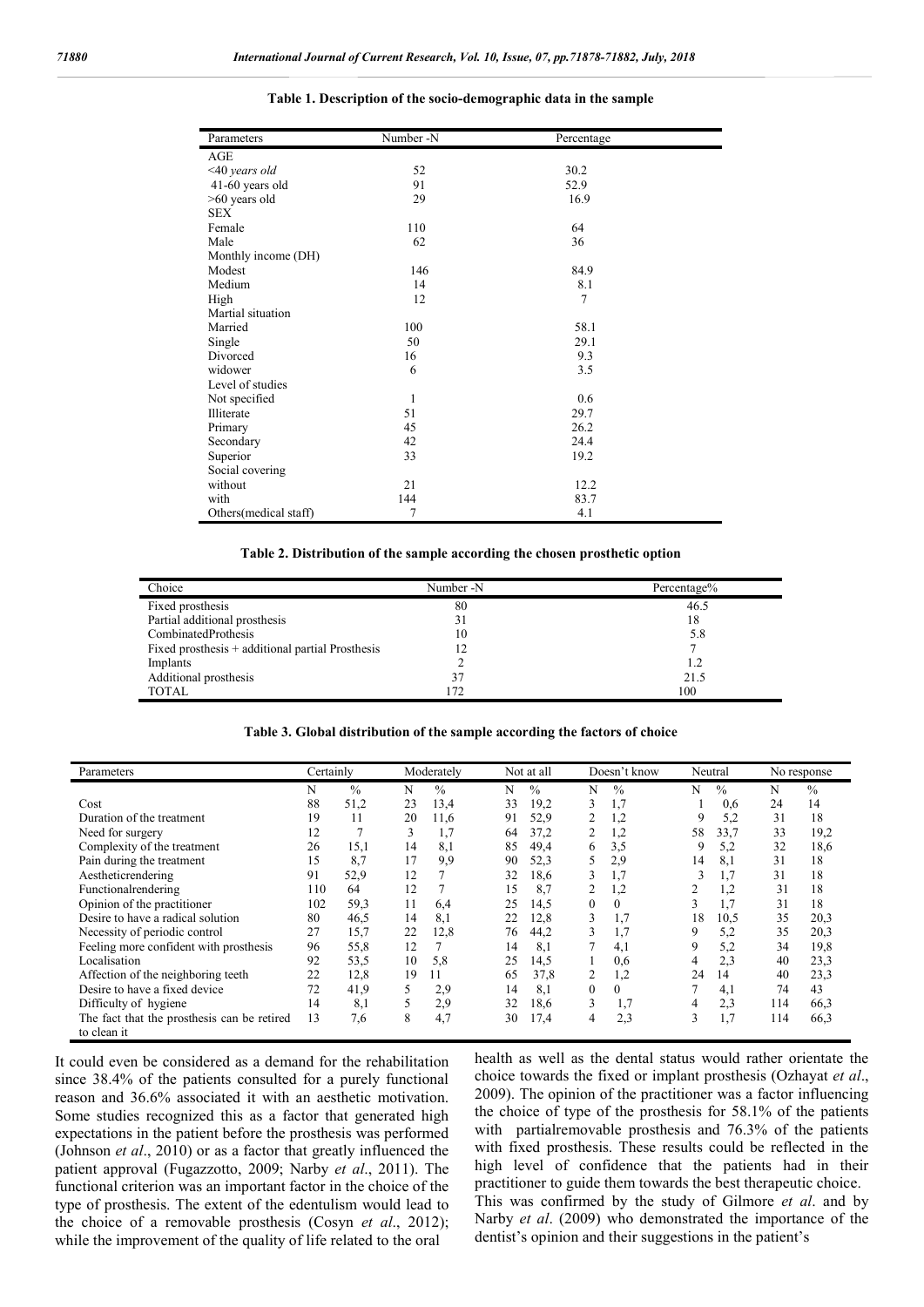|                                                                                                                                                             | Fixed<br>prosthesis | Partial<br>removablepros<br>thesis | Combinedprost<br>hesis | Fixed $+$<br>removable<br>prosthesis | Implant  | Complete<br>removable<br>prosthesis | Total     |
|-------------------------------------------------------------------------------------------------------------------------------------------------------------|---------------------|------------------------------------|------------------------|--------------------------------------|----------|-------------------------------------|-----------|
|                                                                                                                                                             | (% )<br>N           | $N$ (%)                            | $(\%)$<br>N            | (%)<br>N                             | N(%)     | N<br>(%)                            | N(%)      |
| Functionalrendering                                                                                                                                         | 59 (73,8)           | 26(83.9)                           | 8<br>(80)              | (75)<br>9                            | (50)     | 7(18,7)                             | 110(64)   |
| Opinion<br>of<br>practitioner                                                                                                                               | 61(76,3)            | 18(58,1)                           | 8(80)                  | (66,7)<br>8                          | (50)     | 6(16,2)                             | 102(59,3) |
| Self<br>confidence<br>withprosthesis                                                                                                                        | 57(71,3)            | 23(74,2)                           | (30)<br>3              | 8<br>(66,7)                          | 2(100)   | 3(8,1)                              | 96(55,8)  |
| Localization                                                                                                                                                | 58 (72,5)           | 16(51,6)                           | (70)                   | 10(83,3)                             | (50)     |                                     | 92(53,5)  |
| Aestheticrendering                                                                                                                                          | 56 (70)             | 16(51,6)                           | (40)<br>4              | (75)<br>9                            | (50)     | 5(13,5)                             | 91 (52,9) |
| Cost                                                                                                                                                        | 42 (52,5)           | 20(64,5)                           | 5<br>(50)              | 8<br>(66,7)                          | $\Omega$ | 13(35,1)                            | 88 (51,2) |
| Desire<br>have a<br>to<br>radical solution                                                                                                                  | 49 $(61,3)$         | 17(54,8)                           | $\overline{c}$<br>(20) | 8<br>(66,7)                          | 2(100)   | 2(5,4)                              | 8046,5    |
| Desire<br>to<br>have<br>a<br>fixeddevice<br>The groy hoves indicate that the factor in question does not relate to the corresponding type of the prosthesis | 61(76,3)            |                                    | (40)<br>4              | (41,7)<br>5                          | 2(100)   |                                     | 72(41,9)  |

**Table 4. Distribution of the sample according the 8 factors of choice identified as influencing the choice of the prosthesis type**

The gray boxes indicate that the factor in question does not relate to the corresponding type of the prosthesis

decision-making process. The regaining of self-confidence ensured by the prosthetic rehabilitation allowing the restoration of the aesthetic facial appearance, occupies the third place in order of importance in the factors of choice inherent to the patients. This factor represents a real motivation for the patients, which was supported by Leles *et al*. (2016) and was even the most important factor according to Narby *et al*. (2009). The position of the teeth to be restored is a factor influencing 53.5% of the patients. Also, its importance was a current requirement in the patients (Gilmore *et al*., 2006). The natural appearance of prosthetic teeth was, after the cost, the most important reason for choosing or rejecting a prosthetic treatment for Leles *et al*. (Amine *et al*., 2016). However, examining the motivation of our patients to consult, the aesthetic didn't occupy so much space, only 18% had purely an aesthetic motivation, 38.4% had a functional motivation of control and 36.6% aesthetic and functional. These data were consistent with the findings of a study previously carried out on the same departments (Ubel, 2010).

This could be explained by the low socio-economic level of the patients studied. Indeed, in the populations with limited means if the treatment was linked to a functional need, the use of family financial means was perceived as legitimate, whereas it was less justified if the treatment was directed at the aesthetics (Narby *et al*., 2012). Numerous studies identified the cost as the ultimate influencing factor in the choice of the therapeutic option (Amine *et al*., 2016; Siqueira *et al*., 2013; Melescanuimre *et al*., 2011).We would therefore expect to see it crowning above other factors, given the socio-economic profile of our patients, of which 84,9% belong to the modest classes. Yet, only 51.2% of our total sample recognized it as a criterion of choice. The majority of our patients (69,8%) were covered by the "RAMED" Medical assistance plan, which provides free medical care. Some patients under "RAMED" are initially limited by their choice because the types of prosthesis they covered doesn't necessarily correspond to their desires which are constrained by the cost representing a powerful decision-making factor where the influence appeared in the low number of the patients who performed implants as it doesn't exceed 1.1% of the sample (Amine *et al*., 2016; Narby *et al*., 2007). In our background the patients with limited resources, an implant treatment affects both the patient and the practitioner. The latter modulates its practice according to the socio-economic context of the population and directs the discussions on the possible treatments among those perceived as within the reach of the patient.

Indeed, for a completely edentulous mandible, the supraimplantary prosthesis reinforced by 2 implants is considered as the standard solution of the prosthetic rehabilitation (Trulsson *et al*., 2002; Amine *et al*., 2016; Melescanuimre *et al*., 2011) which should gradually become the first choice of treatment of the toothless mandible. In this case (in which case the therapeutic solution was obvious), the needy patient, which presents himself with residual peaks favorable to the complete additional prosthesis, suggested a complete additional prosthesis. It corresponded to the clinical situation and the socio-economic level of the patient (often fully covered by RAMED).

Moreover, it would be unlikely that a patient would choose a therapeutic option that he knew he couldn't afford the case of the implant (Graham *et al*., 2006). The desire to have a radical solution is an important criterion in our sample; it was associated with the desire to have a fixed device in 41.9% of the studied population. It would seem that this is due, firstly, to the higher psychological benefits of the fixed prosthesis compared to the removable (Amman *et al*., 2010; Jepson *et al*., 1995) and, on the other hand, to the requirements of more frequent visitsof supervision in case of wearing removable prosthesis (Spear, 2009). The desire to have a fixed device is considered as a crucial criterion for choosing the prosthesis option (Amine *et al*., 2016).

#### **Conclusion**

The effective patient-practitioner collaboration in the choice of the prosthetic therapeutic decision is increasingly becoming the standard in the practice of modern dentistry. The shared decision making must be the result of a therapeutic compromise between factors inherent to the practitioner, such as the clinical situation specific to each patient, the limit of competence, and the scientific knowledge and factors of choice inherent to the patients who are in order of importance : functional rendering, the opinion of the practitioner, the increase in self confidence with the prosthesis, the position of teeth to be restored, and the rendering aesthetics, the cost, the desire for a radical solution and a fixed device. Given that the patients treated at University hospital center IbnRochd have the characteristics of their own, it would be appropriate to do similar studies with patients in the private sector or other public or semi-public dental centers to better explore these data.